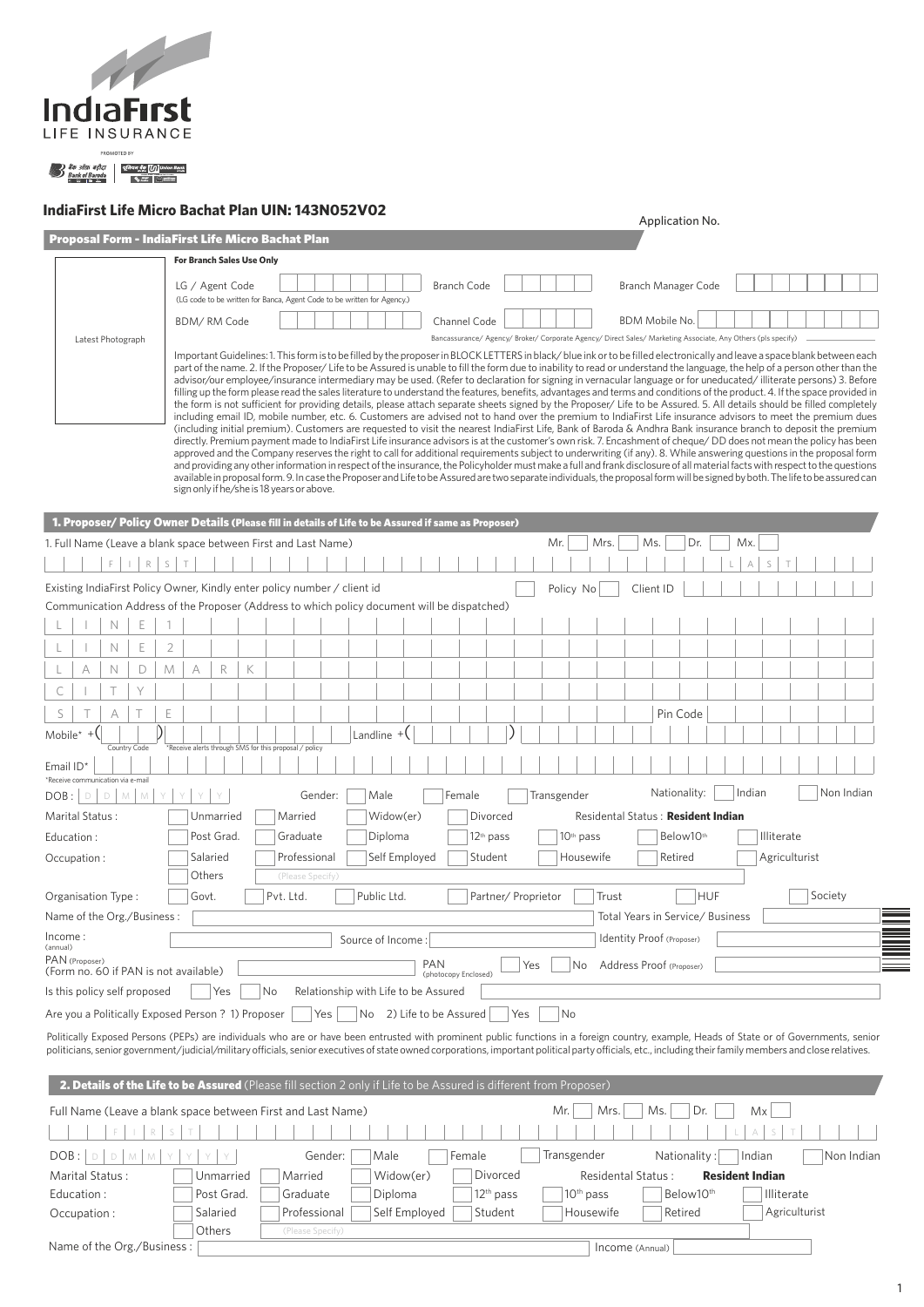Application No.

|                                                                                                                                                                                                                                                                                                                                                                                                                                                                                                                                                                                                                                                                                                                                                                                                                                                                                                                                                                                                                                                                                                                                                                                                                                                                                                                                                                                                                                                                                                                                                                                                                                                                                                                                                                                                                                                                                                                                                                                                                                                                                                                                                                                                                                                                                                                                                                                                                                                                                                                                                                                                                                                                                                                                                                                                                                                                                                                                                                                                                                                                                                                                                                                                                                                                                                                                                                                                   |                          |                                                                                                                                                                                                  |                                                            | 3. Nominee/ Appointee Details (To be filled in case life to be assured and proposer are same. Appointee details required only if nominee is a minor) |
|---------------------------------------------------------------------------------------------------------------------------------------------------------------------------------------------------------------------------------------------------------------------------------------------------------------------------------------------------------------------------------------------------------------------------------------------------------------------------------------------------------------------------------------------------------------------------------------------------------------------------------------------------------------------------------------------------------------------------------------------------------------------------------------------------------------------------------------------------------------------------------------------------------------------------------------------------------------------------------------------------------------------------------------------------------------------------------------------------------------------------------------------------------------------------------------------------------------------------------------------------------------------------------------------------------------------------------------------------------------------------------------------------------------------------------------------------------------------------------------------------------------------------------------------------------------------------------------------------------------------------------------------------------------------------------------------------------------------------------------------------------------------------------------------------------------------------------------------------------------------------------------------------------------------------------------------------------------------------------------------------------------------------------------------------------------------------------------------------------------------------------------------------------------------------------------------------------------------------------------------------------------------------------------------------------------------------------------------------------------------------------------------------------------------------------------------------------------------------------------------------------------------------------------------------------------------------------------------------------------------------------------------------------------------------------------------------------------------------------------------------------------------------------------------------------------------------------------------------------------------------------------------------------------------------------------------------------------------------------------------------------------------------------------------------------------------------------------------------------------------------------------------------------------------------------------------------------------------------------------------------------------------------------------------------------------------------------------------------------------------------------------------------|--------------------------|--------------------------------------------------------------------------------------------------------------------------------------------------------------------------------------------------|------------------------------------------------------------|------------------------------------------------------------------------------------------------------------------------------------------------------|
| Nominee Name                                                                                                                                                                                                                                                                                                                                                                                                                                                                                                                                                                                                                                                                                                                                                                                                                                                                                                                                                                                                                                                                                                                                                                                                                                                                                                                                                                                                                                                                                                                                                                                                                                                                                                                                                                                                                                                                                                                                                                                                                                                                                                                                                                                                                                                                                                                                                                                                                                                                                                                                                                                                                                                                                                                                                                                                                                                                                                                                                                                                                                                                                                                                                                                                                                                                                                                                                                                      | Percentage Share         | DOB of Nominee                                                                                                                                                                                   | Relationship of Nominee                                    | Appointee Name (if applicable)                                                                                                                       |
|                                                                                                                                                                                                                                                                                                                                                                                                                                                                                                                                                                                                                                                                                                                                                                                                                                                                                                                                                                                                                                                                                                                                                                                                                                                                                                                                                                                                                                                                                                                                                                                                                                                                                                                                                                                                                                                                                                                                                                                                                                                                                                                                                                                                                                                                                                                                                                                                                                                                                                                                                                                                                                                                                                                                                                                                                                                                                                                                                                                                                                                                                                                                                                                                                                                                                                                                                                                                   |                          |                                                                                                                                                                                                  |                                                            |                                                                                                                                                      |
|                                                                                                                                                                                                                                                                                                                                                                                                                                                                                                                                                                                                                                                                                                                                                                                                                                                                                                                                                                                                                                                                                                                                                                                                                                                                                                                                                                                                                                                                                                                                                                                                                                                                                                                                                                                                                                                                                                                                                                                                                                                                                                                                                                                                                                                                                                                                                                                                                                                                                                                                                                                                                                                                                                                                                                                                                                                                                                                                                                                                                                                                                                                                                                                                                                                                                                                                                                                                   |                          |                                                                                                                                                                                                  |                                                            |                                                                                                                                                      |
|                                                                                                                                                                                                                                                                                                                                                                                                                                                                                                                                                                                                                                                                                                                                                                                                                                                                                                                                                                                                                                                                                                                                                                                                                                                                                                                                                                                                                                                                                                                                                                                                                                                                                                                                                                                                                                                                                                                                                                                                                                                                                                                                                                                                                                                                                                                                                                                                                                                                                                                                                                                                                                                                                                                                                                                                                                                                                                                                                                                                                                                                                                                                                                                                                                                                                                                                                                                                   |                          |                                                                                                                                                                                                  |                                                            |                                                                                                                                                      |
| <b>4. Plan Details</b>                                                                                                                                                                                                                                                                                                                                                                                                                                                                                                                                                                                                                                                                                                                                                                                                                                                                                                                                                                                                                                                                                                                                                                                                                                                                                                                                                                                                                                                                                                                                                                                                                                                                                                                                                                                                                                                                                                                                                                                                                                                                                                                                                                                                                                                                                                                                                                                                                                                                                                                                                                                                                                                                                                                                                                                                                                                                                                                                                                                                                                                                                                                                                                                                                                                                                                                                                                            |                          |                                                                                                                                                                                                  |                                                            |                                                                                                                                                      |
|                                                                                                                                                                                                                                                                                                                                                                                                                                                                                                                                                                                                                                                                                                                                                                                                                                                                                                                                                                                                                                                                                                                                                                                                                                                                                                                                                                                                                                                                                                                                                                                                                                                                                                                                                                                                                                                                                                                                                                                                                                                                                                                                                                                                                                                                                                                                                                                                                                                                                                                                                                                                                                                                                                                                                                                                                                                                                                                                                                                                                                                                                                                                                                                                                                                                                                                                                                                                   |                          | Plan Term                                                                                                                                                                                        | <b>Installment Premium</b>                                 | Sum Assured                                                                                                                                          |
| IndiaFirst Life Micro Bachat Plan                                                                                                                                                                                                                                                                                                                                                                                                                                                                                                                                                                                                                                                                                                                                                                                                                                                                                                                                                                                                                                                                                                                                                                                                                                                                                                                                                                                                                                                                                                                                                                                                                                                                                                                                                                                                                                                                                                                                                                                                                                                                                                                                                                                                                                                                                                                                                                                                                                                                                                                                                                                                                                                                                                                                                                                                                                                                                                                                                                                                                                                                                                                                                                                                                                                                                                                                                                 |                          |                                                                                                                                                                                                  |                                                            |                                                                                                                                                      |
| Life Option Extra Life Option                                                                                                                                                                                                                                                                                                                                                                                                                                                                                                                                                                                                                                                                                                                                                                                                                                                                                                                                                                                                                                                                                                                                                                                                                                                                                                                                                                                                                                                                                                                                                                                                                                                                                                                                                                                                                                                                                                                                                                                                                                                                                                                                                                                                                                                                                                                                                                                                                                                                                                                                                                                                                                                                                                                                                                                                                                                                                                                                                                                                                                                                                                                                                                                                                                                                                                                                                                     |                          |                                                                                                                                                                                                  |                                                            |                                                                                                                                                      |
| IndiaFirst Life Waiver Of Premium Rider<br>○ Option 1 Option 2 ○ Option 3                                                                                                                                                                                                                                                                                                                                                                                                                                                                                                                                                                                                                                                                                                                                                                                                                                                                                                                                                                                                                                                                                                                                                                                                                                                                                                                                                                                                                                                                                                                                                                                                                                                                                                                                                                                                                                                                                                                                                                                                                                                                                                                                                                                                                                                                                                                                                                                                                                                                                                                                                                                                                                                                                                                                                                                                                                                                                                                                                                                                                                                                                                                                                                                                                                                                                                                         |                          |                                                                                                                                                                                                  |                                                            |                                                                                                                                                      |
| (Please select the appropriate option)                                                                                                                                                                                                                                                                                                                                                                                                                                                                                                                                                                                                                                                                                                                                                                                                                                                                                                                                                                                                                                                                                                                                                                                                                                                                                                                                                                                                                                                                                                                                                                                                                                                                                                                                                                                                                                                                                                                                                                                                                                                                                                                                                                                                                                                                                                                                                                                                                                                                                                                                                                                                                                                                                                                                                                                                                                                                                                                                                                                                                                                                                                                                                                                                                                                                                                                                                            |                          |                                                                                                                                                                                                  |                                                            |                                                                                                                                                      |
| <b>Death Benefit Option</b><br>Lump Sum                                                                                                                                                                                                                                                                                                                                                                                                                                                                                                                                                                                                                                                                                                                                                                                                                                                                                                                                                                                                                                                                                                                                                                                                                                                                                                                                                                                                                                                                                                                                                                                                                                                                                                                                                                                                                                                                                                                                                                                                                                                                                                                                                                                                                                                                                                                                                                                                                                                                                                                                                                                                                                                                                                                                                                                                                                                                                                                                                                                                                                                                                                                                                                                                                                                                                                                                                           | Income                   |                                                                                                                                                                                                  |                                                            |                                                                                                                                                      |
| Premium Frequency:<br>Yearly                                                                                                                                                                                                                                                                                                                                                                                                                                                                                                                                                                                                                                                                                                                                                                                                                                                                                                                                                                                                                                                                                                                                                                                                                                                                                                                                                                                                                                                                                                                                                                                                                                                                                                                                                                                                                                                                                                                                                                                                                                                                                                                                                                                                                                                                                                                                                                                                                                                                                                                                                                                                                                                                                                                                                                                                                                                                                                                                                                                                                                                                                                                                                                                                                                                                                                                                                                      | Quarterly<br>Half Yearly | "Monthly (Only ECS/ Direct debit).                                                                                                                                                               |                                                            |                                                                                                                                                      |
| "ECS/DD with cancel cheque copy and DD mandate should be verified by bank branch.                                                                                                                                                                                                                                                                                                                                                                                                                                                                                                                                                                                                                                                                                                                                                                                                                                                                                                                                                                                                                                                                                                                                                                                                                                                                                                                                                                                                                                                                                                                                                                                                                                                                                                                                                                                                                                                                                                                                                                                                                                                                                                                                                                                                                                                                                                                                                                                                                                                                                                                                                                                                                                                                                                                                                                                                                                                                                                                                                                                                                                                                                                                                                                                                                                                                                                                 |                          |                                                                                                                                                                                                  | Renewal Premium Payment Options: 1. "Standing Instructions | 2. Cheque                                                                                                                                            |
| Note: The first three months premium is to be paid as first installment for the monthly mode option. Any cash/cheque/DD payment made towards first or renewal premium is deemed to<br>be received by "IndiaFirst Life Insurance Company Ltd." only when the same has been received by any of its offices or its authorised banking partners or collection point and after an official<br>printed receipt is issued by the Company. Cheques must be drawn only in favour of IndiaFirst Life Insurance Company Ltd. (Application no. for first premium/ policy no. for renewal<br>premium should be written behind the cheque). Note: The collections points/centers for accepting payment in cash/cheque/DD will be as specified by the Company from time to time.<br>Direct Debit/ECS declaration: I hereby give my consent to debit my bank account towards the initial premium deposit for my insurance proposal.                                                                                                                                                                                                                                                                                                                                                                                                                                                                                                                                                                                                                                                                                                                                                                                                                                                                                                                                                                                                                                                                                                                                                                                                                                                                                                                                                                                                                                                                                                                                                                                                                                                                                                                                                                                                                                                                                                                                                                                                                                                                                                                                                                                                                                                                                                                                                                                                                                                                               |                          |                                                                                                                                                                                                  |                                                            |                                                                                                                                                      |
| any statement in this regard.                                                                                                                                                                                                                                                                                                                                                                                                                                                                                                                                                                                                                                                                                                                                                                                                                                                                                                                                                                                                                                                                                                                                                                                                                                                                                                                                                                                                                                                                                                                                                                                                                                                                                                                                                                                                                                                                                                                                                                                                                                                                                                                                                                                                                                                                                                                                                                                                                                                                                                                                                                                                                                                                                                                                                                                                                                                                                                                                                                                                                                                                                                                                                                                                                                                                                                                                                                     |                          | Third Party payment: I hereby declare that the payment mode as availed by me under my policy belongs to me and I take sole responsibility for the same in respect of any incorrectness of        |                                                            |                                                                                                                                                      |
| 5. Benefit Payment Mode (Choose any one mode only)                                                                                                                                                                                                                                                                                                                                                                                                                                                                                                                                                                                                                                                                                                                                                                                                                                                                                                                                                                                                                                                                                                                                                                                                                                                                                                                                                                                                                                                                                                                                                                                                                                                                                                                                                                                                                                                                                                                                                                                                                                                                                                                                                                                                                                                                                                                                                                                                                                                                                                                                                                                                                                                                                                                                                                                                                                                                                                                                                                                                                                                                                                                                                                                                                                                                                                                                                |                          |                                                                                                                                                                                                  |                                                            |                                                                                                                                                      |
| any alternative payout option.                                                                                                                                                                                                                                                                                                                                                                                                                                                                                                                                                                                                                                                                                                                                                                                                                                                                                                                                                                                                                                                                                                                                                                                                                                                                                                                                                                                                                                                                                                                                                                                                                                                                                                                                                                                                                                                                                                                                                                                                                                                                                                                                                                                                                                                                                                                                                                                                                                                                                                                                                                                                                                                                                                                                                                                                                                                                                                                                                                                                                                                                                                                                                                                                                                                                                                                                                                    |                          | Mode selected will be used by the Company to pay the proposer according to the terms of the plan. If none of the below electronic payout option is chosen, the Company reserves the right to use |                                                            |                                                                                                                                                      |
| Direct Credit (Bank of Baroda & Andhra Bank)<br><b>IECS</b>                                                                                                                                                                                                                                                                                                                                                                                                                                                                                                                                                                                                                                                                                                                                                                                                                                                                                                                                                                                                                                                                                                                                                                                                                                                                                                                                                                                                                                                                                                                                                                                                                                                                                                                                                                                                                                                                                                                                                                                                                                                                                                                                                                                                                                                                                                                                                                                                                                                                                                                                                                                                                                                                                                                                                                                                                                                                                                                                                                                                                                                                                                                                                                                                                                                                                                                                       | <b>NEFT</b>              | Bank Name:                                                                                                                                                                                       |                                                            |                                                                                                                                                      |
| Account Type   Current  <br>Savings                                                                                                                                                                                                                                                                                                                                                                                                                                                                                                                                                                                                                                                                                                                                                                                                                                                                                                                                                                                                                                                                                                                                                                                                                                                                                                                                                                                                                                                                                                                                                                                                                                                                                                                                                                                                                                                                                                                                                                                                                                                                                                                                                                                                                                                                                                                                                                                                                                                                                                                                                                                                                                                                                                                                                                                                                                                                                                                                                                                                                                                                                                                                                                                                                                                                                                                                                               | Branch Name:             |                                                                                                                                                                                                  | Bank Account No.:                                          |                                                                                                                                                      |
| MICR:                                                                                                                                                                                                                                                                                                                                                                                                                                                                                                                                                                                                                                                                                                                                                                                                                                                                                                                                                                                                                                                                                                                                                                                                                                                                                                                                                                                                                                                                                                                                                                                                                                                                                                                                                                                                                                                                                                                                                                                                                                                                                                                                                                                                                                                                                                                                                                                                                                                                                                                                                                                                                                                                                                                                                                                                                                                                                                                                                                                                                                                                                                                                                                                                                                                                                                                                                                                             | (Mandatory for ECS mode) | <b>IFSC Code:</b>                                                                                                                                                                                | (Mandatory for NEFT mode)                                  |                                                                                                                                                      |
| Customer's Name as per the Bank Account.:                                                                                                                                                                                                                                                                                                                                                                                                                                                                                                                                                                                                                                                                                                                                                                                                                                                                                                                                                                                                                                                                                                                                                                                                                                                                                                                                                                                                                                                                                                                                                                                                                                                                                                                                                                                                                                                                                                                                                                                                                                                                                                                                                                                                                                                                                                                                                                                                                                                                                                                                                                                                                                                                                                                                                                                                                                                                                                                                                                                                                                                                                                                                                                                                                                                                                                                                                         |                          |                                                                                                                                                                                                  |                                                            |                                                                                                                                                      |
| Please provide a cancelled copy of your cheque if any of the above option is selected<br>Disclaimer: In case of non credit to my bank account with/without assigning any reasons thereof or if the transaction is delayed or not credited at all for reasons of incomplete/incorrect<br>information, I will not hold IndiaFirst Life Insurance Co. Ltd. responsible. Further, the Company reserves the right to use any alternative payout option including demand draft/payable at par<br>cheque in spite of opting for the direct credit option.                                                                                                                                                                                                                                                                                                                                                                                                                                                                                                                                                                                                                                                                                                                                                                                                                                                                                                                                                                                                                                                                                                                                                                                                                                                                                                                                                                                                                                                                                                                                                                                                                                                                                                                                                                                                                                                                                                                                                                                                                                                                                                                                                                                                                                                                                                                                                                                                                                                                                                                                                                                                                                                                                                                                                                                                                                                |                          |                                                                                                                                                                                                  |                                                            |                                                                                                                                                      |
|                                                                                                                                                                                                                                                                                                                                                                                                                                                                                                                                                                                                                                                                                                                                                                                                                                                                                                                                                                                                                                                                                                                                                                                                                                                                                                                                                                                                                                                                                                                                                                                                                                                                                                                                                                                                                                                                                                                                                                                                                                                                                                                                                                                                                                                                                                                                                                                                                                                                                                                                                                                                                                                                                                                                                                                                                                                                                                                                                                                                                                                                                                                                                                                                                                                                                                                                                                                                   |                          | 6. Health Declaration for Member (Non disclosures or misrepresentation of facts will highly impact claim settlement)*                                                                            |                                                            |                                                                                                                                                      |
| inches:<br>Primary Life: Feet                                                                                                                                                                                                                                                                                                                                                                                                                                                                                                                                                                                                                                                                                                                                                                                                                                                                                                                                                                                                                                                                                                                                                                                                                                                                                                                                                                                                                                                                                                                                                                                                                                                                                                                                                                                                                                                                                                                                                                                                                                                                                                                                                                                                                                                                                                                                                                                                                                                                                                                                                                                                                                                                                                                                                                                                                                                                                                                                                                                                                                                                                                                                                                                                                                                                                                                                                                     | Weight in kg:            | Secondary Life: Feet                                                                                                                                                                             | inches:<br>Weight in kg:                                   |                                                                                                                                                      |
| I hereby declare that I am in good health and I am not suffering or have not suffered from any illness / symptoms/ medical condition requiring medical<br>treatment, medical investigation, surgery or hospitalization in past 3 years. I also hereby declare that age mentioned in the proposal form is correct.                                                                                                                                                                                                                                                                                                                                                                                                                                                                                                                                                                                                                                                                                                                                                                                                                                                                                                                                                                                                                                                                                                                                                                                                                                                                                                                                                                                                                                                                                                                                                                                                                                                                                                                                                                                                                                                                                                                                                                                                                                                                                                                                                                                                                                                                                                                                                                                                                                                                                                                                                                                                                                                                                                                                                                                                                                                                                                                                                                                                                                                                                 |                          |                                                                                                                                                                                                  |                                                            |                                                                                                                                                      |
| 7. Declaration by Proposer/ Life to be Assured                                                                                                                                                                                                                                                                                                                                                                                                                                                                                                                                                                                                                                                                                                                                                                                                                                                                                                                                                                                                                                                                                                                                                                                                                                                                                                                                                                                                                                                                                                                                                                                                                                                                                                                                                                                                                                                                                                                                                                                                                                                                                                                                                                                                                                                                                                                                                                                                                                                                                                                                                                                                                                                                                                                                                                                                                                                                                                                                                                                                                                                                                                                                                                                                                                                                                                                                                    |                          |                                                                                                                                                                                                  |                                                            |                                                                                                                                                      |
| I/we have understood the questions in the proposal form and I/we have answered them truthfully, completely and correctly, I/we further declare that I/we have not withheld any material<br>fact or information which may affect the decision of IndiaFirst Life Insurance Company Limited (Hereafter called the "Company") in underwriting the risk, and the information provided by me /<br>us in the proposal form, the supplementary documents and information provided to the medical examiner in case of being medically examined will form the basis of the contract between me/us<br>and the Company and in case of fraud, misrepresentation and suppression of material facts the policy contract shall be treated in accordance with the Sec 45 of Insurance Act,1938 as amended<br>from time to time. I/we hereby authorize and direct any doctor, hospital, or employer (past and present) to disclose to the Company any information relating to my present state of health, past<br>health history and nature of work performed by me / us. I / we undertake to undergo all medicals as may be required by the Company to assess the risk and grant the insurance. I / we further<br>agree that if after the date of submission of the proposal but before the issuance of policy (i) there is an adverse change in my / us occupation, financial condition, health condition which will<br>affect the decision of the Company in underwriting risk or (ii) if a proposal for assurance or an application for revival of the policy on my / our life or the life to be assured made to any insurer is<br>withdrawn or dropped, deferred, declined or accepted at an increased premium or subject to a lien or on terms other than as proposed, I/we shall forthwith intimate the same to the Company in<br>writing. Failure to do this on my / our part may render this assurance invalid and the policy will be dealt in accordance with section 45 of the Insurance Act, 1938 as amended from time to time. I/<br>we understand that the cover applied for under this application will commence after approval of my application and receipt of the required premium by the Company. I/we, hereby declare that<br>the premium have not been generated from proceeds of any criminal activities / offences listed in the Prevention of Money Laundering Act 2002 or under any other applicable law. I understand<br>that in case of withdrawal of this application by me post undergoing medicals or part thereof, the Company shall return the premium deposit after deducting the expenses incurred on the<br>medical test/examination, if any.<br>I/we hereby declare that the Date of Birth, Health related questions and Financial status of Life to be Assured mentioned in proposal form is correct and true to my knowledge.<br>In case the information disclosed found to be incorrect or misrepresented claim will be treated in accordance with the Sec 45 of Insurance Act 1938 as amended from time to time.<br>AML-eKYC declaration: I hereby give my unconditional consent to the Company to carry out due diligence in respect of information as provided by me in the proposal form and also to share the<br>data with government agencies/statutory authorities/entities as authorized by the regulator - IRDAI/Life counsel for necessary verification purposes. |                          |                                                                                                                                                                                                  |                                                            |                                                                                                                                                      |

| Life to be Assured's Signature or Thumb Impression |        | Proposer's Signature or Thumb Impression |                   |        |       |
|----------------------------------------------------|--------|------------------------------------------|-------------------|--------|-------|
| (Not applicable in case of minor lives)            |        |                                          |                   |        |       |
| Name:                                              | Place: | Dato:                                    | Name <sup>.</sup> | Placet | Date: |
| Witness's Signature or Thumb Impression            |        | Name:                                    | Address:          |        |       |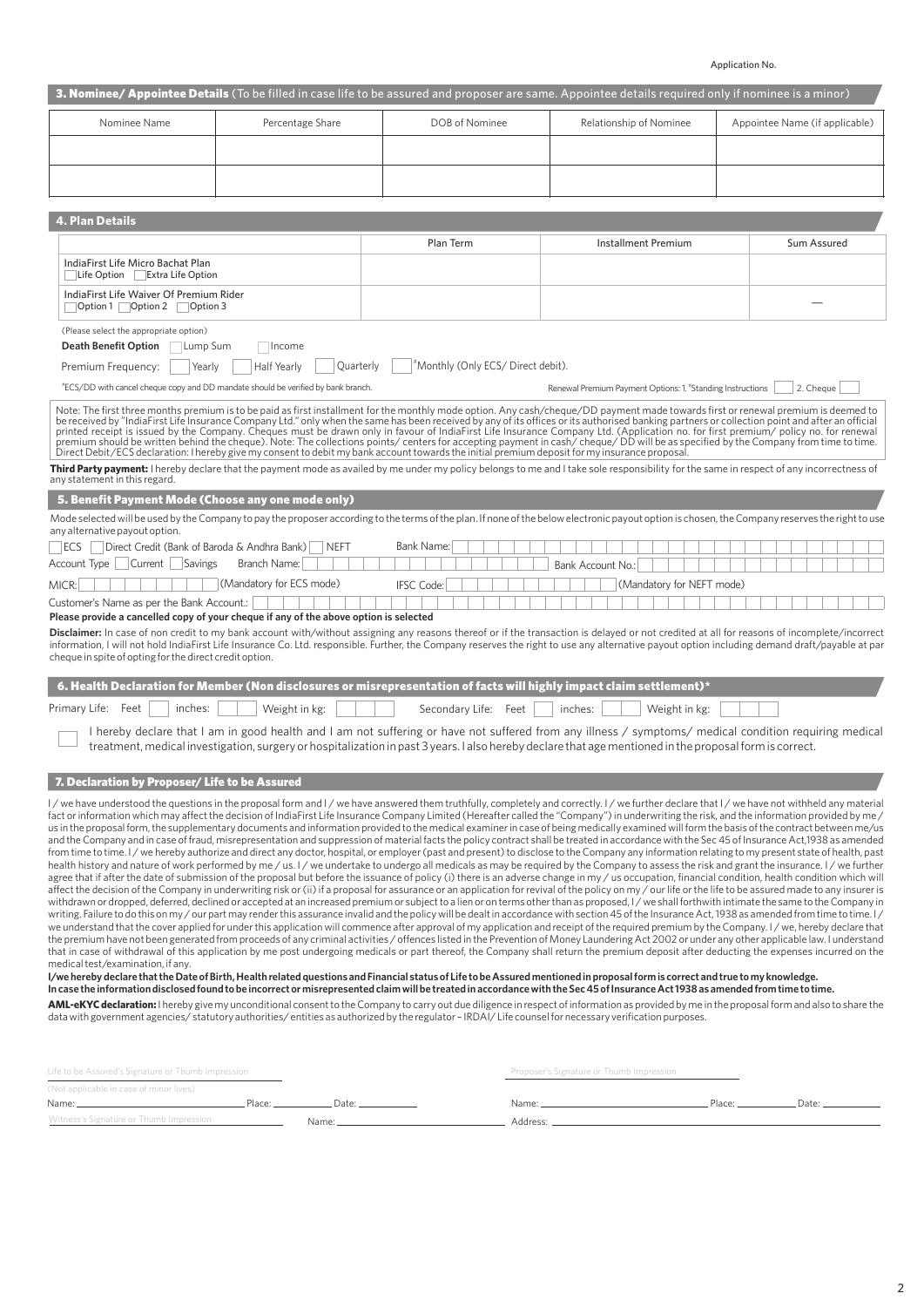## Application No.

Signature authentication (Single factor authentication): An OTP authentication number has been sent on your registered mobile number. By feeding in the said number in the system, you hereby unconditionally and absolutely acknowledge and accept the Terms and Conditions of the policy in its entirety and the same would create a legally binding agreement between the Company and You.

## **Section 41 of Insurance Act 1938, as amended from time to time:**

1) No person shall allow or offer to allow, either directly or indirectly, as an inducement to any person, to take or renew or continue an insurance in respect of any kind of risk relating to lives or property in India, any rebate of the whole or part of the commission payable or any rebate of the premium shown on the Policy, nor shall any person taking out or renewing or continuing a Policy accept any rebate, except such rebate as may be allowed in accordance with the published prospectuses or tables of the insurer.

2) Any person making default in complying with the provisions of this section shall be liable for a penalty which may extend to ten lakh rupees.

Extract of Section 45 of the Insurance Act, 1938, as amended from time to time: No policy of life insurance shall be called into question on any ground whatsoever after the expiry of three years from the date of policy. A policy of life insurance may be called into question at anytime within three years from the date of policy, on the ground of fraud or on the ground that any statement of or suppression of a fact material to the expectancy of the life of the insured was incorrectly made in the proposal or other document on the basis of which the policy was issued or revived or rider issued. The insurer shall have to communicate in writing to the insured or legal representatives or nominees or assignees of the insured, the grounds and materials on which such decision is based. No insurer shall repudiate a life insurance policy on the ground of fraud if the insured can prove that the misstatement or suppression of material fact was true to the best of his knowledge and belief or that there was no deliberate intention to suppress the fact or that such misstatement or suppression are within the knowledge of the insurer. In case of fraud, the onus of disproving lies upon the beneficiaries, in case the policyholder is not alive. In case of repudiation of the policy on the ground of misstatement or suppression of a material fact and not on the grounds of fraud, the premiums collected on the policy till the date of repudiation shall be paid. Nothing in this section shall prevent the insurer from calling for proof of age at any time if he is entitled to do so, and no policy shall be deemed to be called in question merely because the terms of the policy are adjusted on subsequent proof that the age of the life insured was incorrectly stated in the proposal. For complete details of the section and the definition of 'date of policy', please refer Section 45 of the Insurance Act, 1938, as amended from time to time.

| 8. Declaration For Signing In Vernacular Or For Uneducated Persons                                                                                                                                                                                                                                  |                                                                                                                                                                                                                                |
|-----------------------------------------------------------------------------------------------------------------------------------------------------------------------------------------------------------------------------------------------------------------------------------------------------|--------------------------------------------------------------------------------------------------------------------------------------------------------------------------------------------------------------------------------|
| 1. Vernacular Declaration by the person filling in the form (In case form is filled up / signed in a language different from that of the Proposal Form)<br>have understood the same. I declare that whatever I have stated herein above is true and correct to the best of my knowledge and belief. | I do hereby state that I have read out and explained the contents of the proposal form and all other documents incidental to availing the Insurance Policy from IndiaFirst Life Insurance Co. Ltd to the proposer/life assured |
|                                                                                                                                                                                                                                                                                                     |                                                                                                                                                                                                                                |
| Address of the Declarant :                                                                                                                                                                                                                                                                          |                                                                                                                                                                                                                                |
| information provided by me.                                                                                                                                                                                                                                                                         | I certify that the product applied for by me and the contents of the proposal form have been clearly explained to me and I have fully understood them. I further certify that the replies in the proposal form have been recor |

\_\_\_\_\_\_\_\_\_\_\_\_\_\_\_\_\_\_\_\_\_\_\_\_\_\_\_\_\_\_\_\_\_\_\_\_\_\_\_\_\_\_\_\_\_\_\_\_\_ Signature or thumb impression of the person whose life is proposed to be assured :

| 2. In case the Proposer is illiterate, his/her thumb impression should be attested by a person of standing whose identity can easily be established, but unconnected with the insurer and this declaration should be made by h |                                                                                                  |
|--------------------------------------------------------------------------------------------------------------------------------------------------------------------------------------------------------------------------------|--------------------------------------------------------------------------------------------------|
| "I hereby declare that I have fully explained the above questions and contents of the proposal form to the proposer in                                                                                                         | language, and that the proposer has affixed the thumb impression above after fully understanding |
| the contents thereof."                                                                                                                                                                                                         |                                                                                                  |

| Name of the Declarant:    | Signature: | Relation with the Life Assured/Proposer |
|---------------------------|------------|-----------------------------------------|
| Address of the Declarant: |            |                                         |
|                           |            |                                         |
| 9. Intermediary details   |            |                                         |

Name of the Intermediary **and the Intermediary** and the Internal state of the Intermediary **and the Internal state Number.** 

(Applicable for all channels except Individual Agents)

| Name of the Agent / Specified Agents                                                                                       | License Code                                                                                                                       |
|----------------------------------------------------------------------------------------------------------------------------|------------------------------------------------------------------------------------------------------------------------------------|
| <b>Confidential Report</b> (To be completed by the sales personnel after receiving the completed proposal form)            |                                                                                                                                    |
| Note: If the Life to be Assured is related to the advisor, this report should be countersigned by the authorized signatory |                                                                                                                                    |
| 1. Have you met the Proposer/ Life to be Assured?                                                                          | Yes<br>No                                                                                                                          |
| 2. Are you related to the proposed Life to be Assured? If yes, please state your relationship with applicant               | Yes<br>No                                                                                                                          |
| 3. Are you satisfied with the financial standing of the proposed Life to be Assured?                                       | No<br>Yes                                                                                                                          |
| What is the estimated annual income of the Life to be Assured?                                                             |                                                                                                                                    |
| 4. Does the life assured appear to be in good health without any mental disorder (or) physical disability?                 | <b>No</b><br>Yes                                                                                                                   |
| 5. Does the appearance of the proposed Life to be Assured correspond with the age stated in application?                   | Yes<br>No                                                                                                                          |
| Judge<br>Member of Parliament<br>6. Is the Proposer a:                                                                     | Member of state legislature<br>National/State level office bearer of<br>political party<br>(*Tick if applicable, default value No) |
| Other Remarks:                                                                                                             |                                                                                                                                    |
| Licensed Advisor's Signature                                                                                               | (Applicable for all channels except Individual Agents)                                                                             |
|                                                                                                                            |                                                                                                                                    |
| License Code <u>__________________________</u> ____                                                                        |                                                                                                                                    |
| Place: Date: Date:                                                                                                         |                                                                                                                                    |
| Advisor Code:                                                                                                              |                                                                                                                                    |

Signature of the Agent / Specified Agents Stamp of the Intermediary stamp of the Intermediary Stamp of the Intermediary